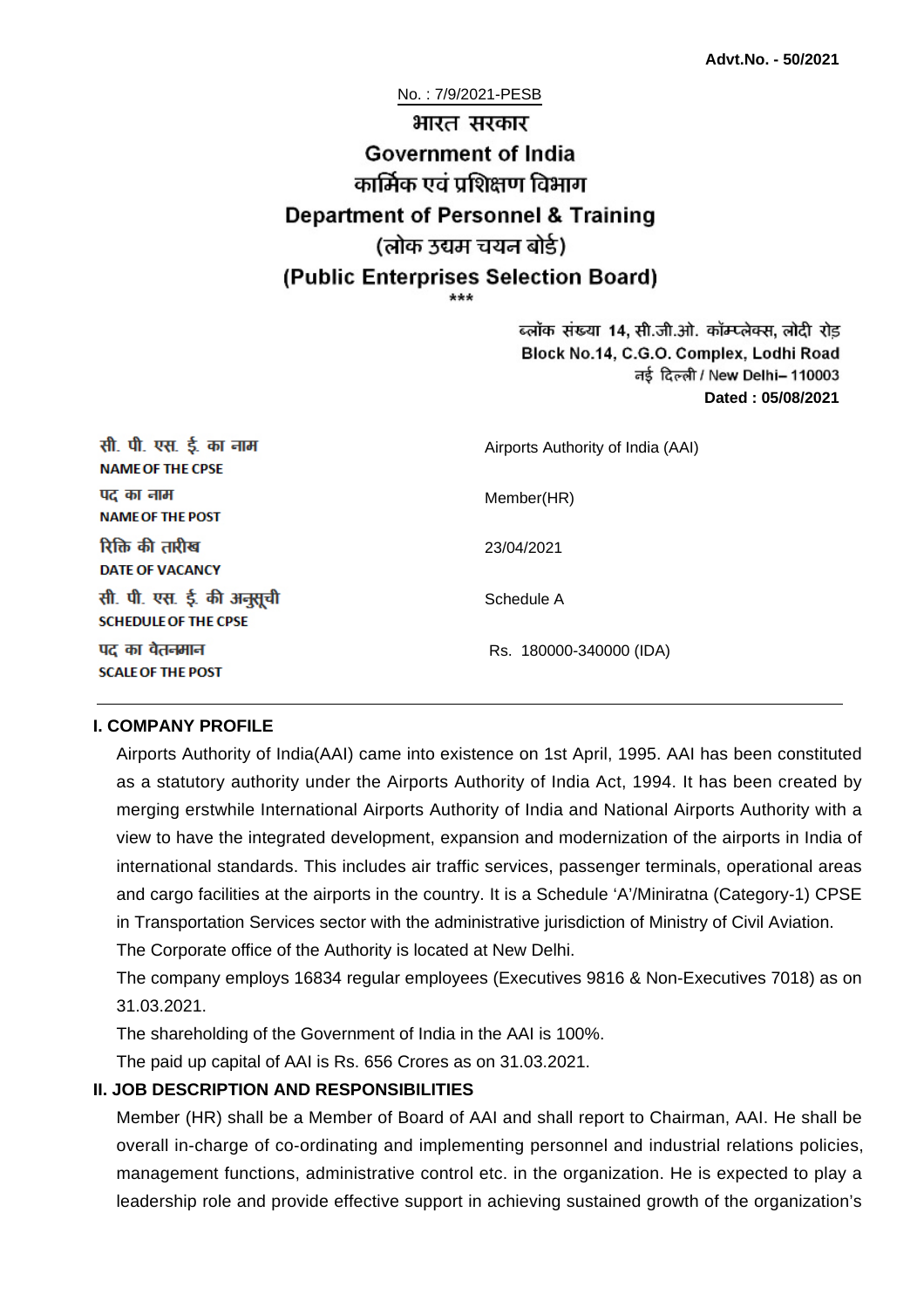business.

# **III. ELIGIBILITY**

**1. AGE :** On the date of occurrence of vacancy (DOV)

| Age of superannuation 60 years |                                                                                             |                |                                                                                             |
|--------------------------------|---------------------------------------------------------------------------------------------|----------------|---------------------------------------------------------------------------------------------|
| <b>Internal</b>                |                                                                                             | <b>Others</b>  |                                                                                             |
| <b>Minimum</b>                 | <b>Maximum</b>                                                                              | <b>Minimum</b> | <b>Maximum</b>                                                                              |
| 45                             | 2 years residual service as on<br>the date of vacancy w.r.t. the<br>date of superannuation. | 45             | 3 years residual service as on<br>the date of vacancy w.r.t. the<br>date of superannuation. |

### **2. EMPLOYMENT STATUS:**

The applicant must, on the date of application, as well as on the date of interview, be employed in a regular capacity – and **not** in a contractual/ad-hoc capacity – in one of the followings:-

(a) Central Public Sector Enterprise (CPSE) (including a full-time functional Director in the Board of a CPSE);

(b) Central Government including the Armed Forces of the Union and All India Services;

(c) State Public Sector Enterprise (SPSE) where the annual turnover is \***Rs 2000 crore or more**;

(d) Private Sector in company where the annual turnover is **\*Rs 2000 crore or more**. **Preference would be given to candidates from listed Companies.**

(\* The average audited annual turnover of three financial years preceding the calendar year in which the post is advertised shall be considered for applying the approved limits)

### **3. QUALIFICATION:**

The applicant should be a graduate with good academic record from a recognized University/Institution.

The Post Graduate Diploma or Degree in Personnel Management/ Human Resource Management or Masters in Business Administration (MBA)/ Post Graduate Diploma/ Programme in Management (PGDM/PGPM), from a recognised University/Institution will be desirable.

### **4. EXPERIENCE:**

The applicant should have at least five years of cumulative experience during the last ten years in various aspects of HR/Personnel Management/Industrial Relations in an organization of repute.

# **5. PAY SCALE:**

# **(a)Central Public Sector Enterprises-**

### **Eligible Scale of Pay**

- (i) Rs. 7250-8250 (IDA) Pre 01/01/1992
- (ii) Rs. 9500-11500 (IDA) Post 01/01/1992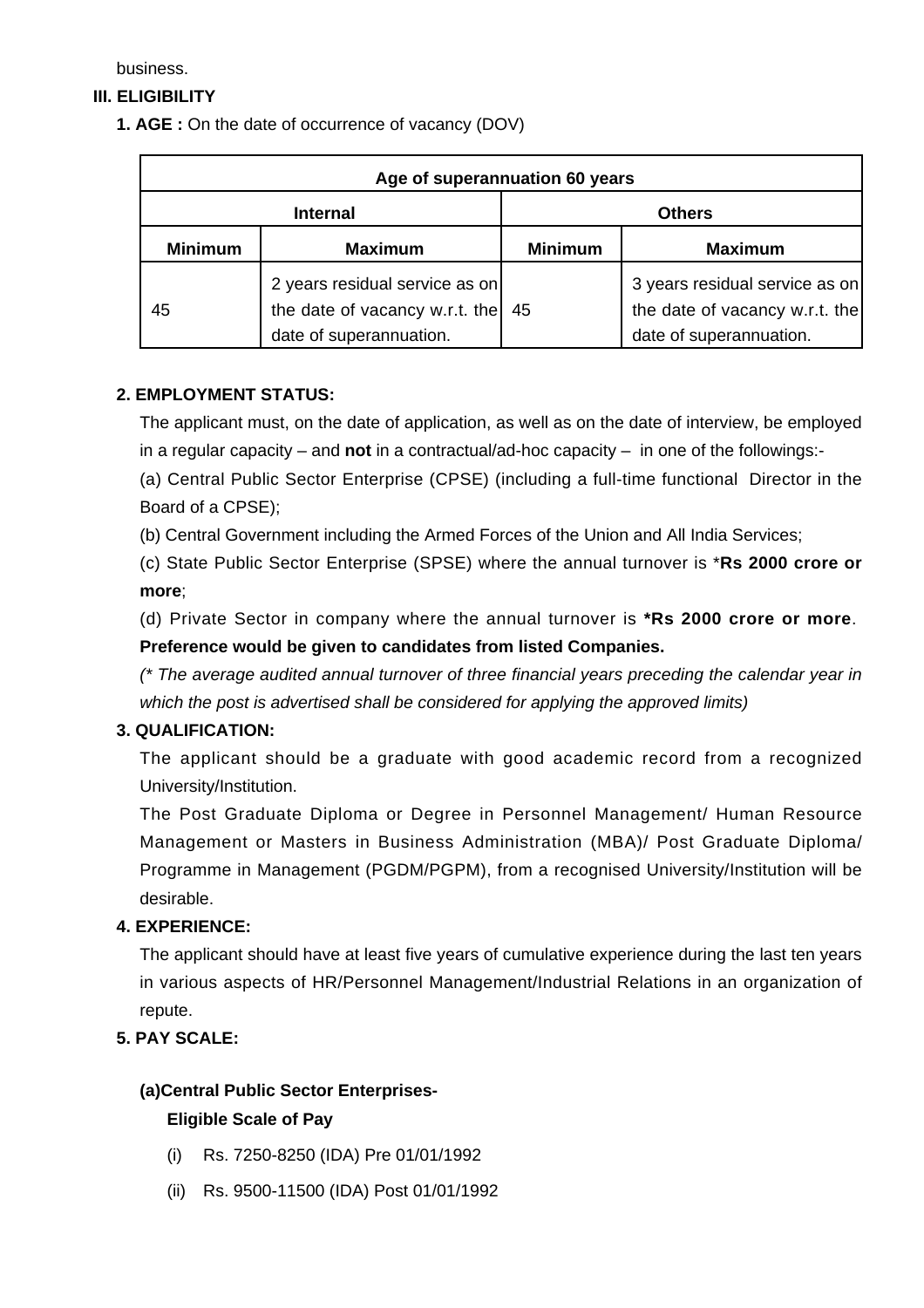- (iii) Rs. 20500-26500 (IDA) Post 01/01/1997
- (iv) Rs. 51300-73000 (IDA) Post 01/01/2007
- (v) Rs. 120000-280000 (IDA) Post 01.01.2017
- (vi) Rs. 18400-22400 (CDA) Pre-revised post 01.01.1996
- (vii) Rs. 37400-67000 + GP 10000 (CDA) post 01.01.2006
- (viii) Rs. 144200-218200 (Level 14) CDA post 01.01.2016

The minimum length of service required in the eligible scale will be one year for internal candidates, and two years for others as on the date of vacancy.

**(b)**

**(i) Applicants from Central Government / All India Services** should be holding a post of the level of Joint Secretary in Government of India or carrying equivalent scale of pay on the date of application.

**(ii) Applicants from the Armed forces of the Union** should be holding a post of the level of Major General in the Army or equivalent rank in Navy/Air Force on the date of application.

**(c)**

 **Applicants from State Public Sector Enterprises/ Private Sector** should be working at Board level position or at least a post of the level immediately below the Board level on the date of application.

#### **6. CONDITION OF IMMEDIATE ABSORPTION FOR CENTRAL GOVERNMENT OFFICERS**

Central Government Officers, including those of the Armed Forces of the Union and the All India Services, will be eligible for consideration only on immediate absorption basis.

#### **IV. DURATION OF APPOINTMENT**

The appointment shall be for a period of five years from the date of joining or upto the date of superannuation or until further orders, whichever is earlier.

#### **V. SUBMISSION OF APPLICATIONS**

#### **Applicants should submit their applications on-line only as per the format** .

**1**. The applicants should submit their applications through proper channel as follows:

(a) Government Officers, including those of the Armed Forces of the Union and All India Services: through Cadre Controlling authority;

(b) CMDs/MDs/Functional Directors in CPSE: through the concerned Administrative Ministry;

(c) Below Board level in CPSE: through the concerned CPSE;

(d) CMDs/MDs/Functional Directors in State PSE: through the concerned Administrative Secretary and Cadre Controlling Authority, if any, of the State Government;

- (e) Below Board level in SPSE: through the concerned SPSE;
- (f) Private Sector: directly to the PESB.

**2.** Applicants from Private Sector must submit the following documents along with the application form:

(a) Annual Reports of the Company in which currently working for the 3 financial years preceding the calendar year in which the post is advertised (**please provide URL or attach/enclose**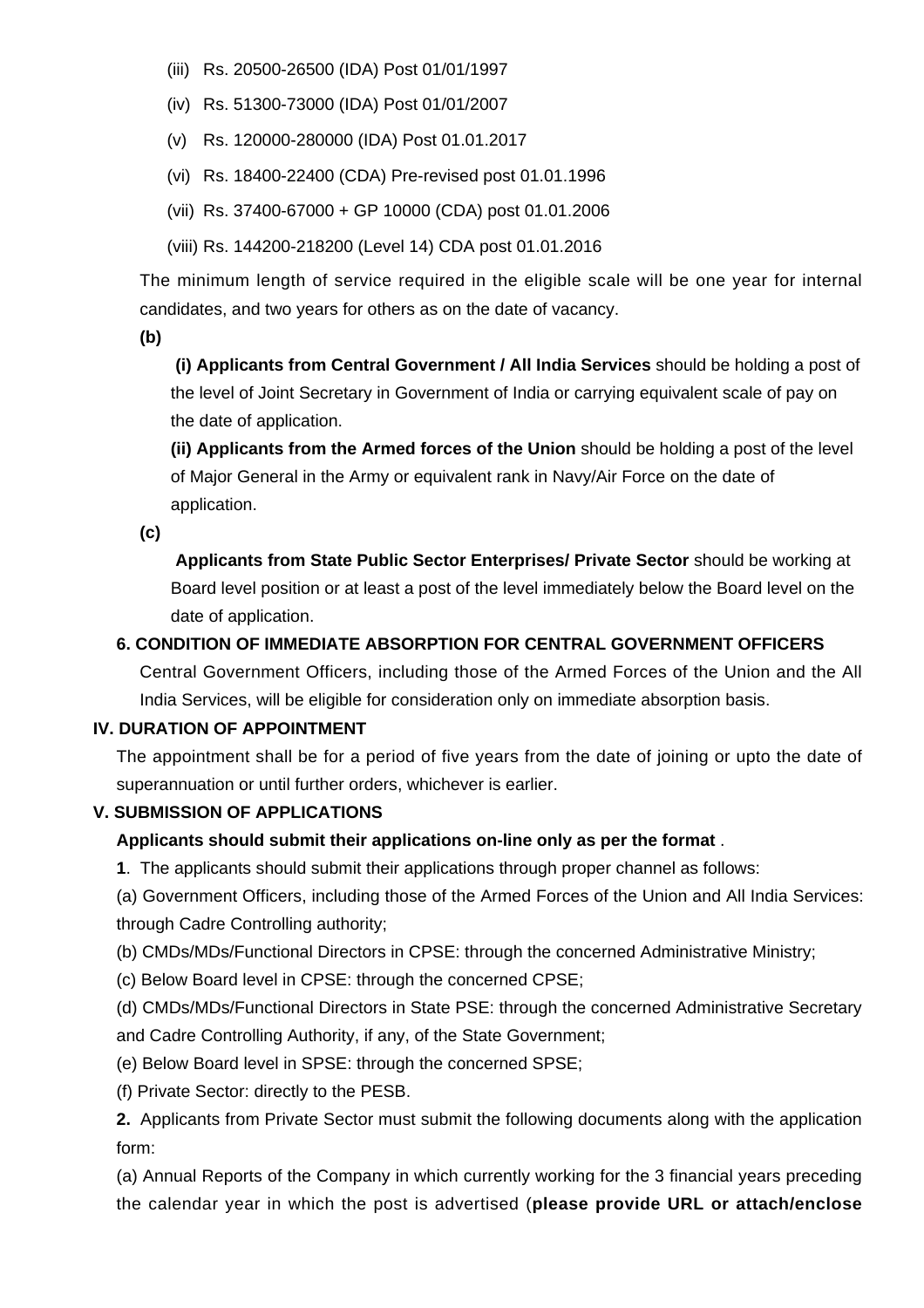### **copies);**

(b) Whether the company is listed or not; if yes, the documentary proof (**please provide URL or attach/enclose copies);**

(c) Evidence of working at Board level or at least a post of the level immediately below the Board level;

(d) Self-attested copies of documents in support of age and qualifications;

(e) Relevant Jobs handled in the past with details.

# **VI. UNDERTAKING BY THE APPLICANT**

An applicant has to give an undertaking as a part of the application that he/she will join the post, if selected. If an applicant does not give such undertaking, the application would be rejected.

# **1. For candidates from Central Government/Armed Forces of the Union/ All India Services**

(a) The appointment is on immediate absorption basis.

(b) If a candidate conveys his/her unwillingness to join after the interview is held, he/she would be debarred for a period of two years from the date of interview, for being considered for a Board level post in any CPSE.

(c) Further, if a candidate conveys his/her unwillingness to join after the issue of offer of appointment, he/she would be debarred for a period of two years from the date of offer of appointment for being considered for a Board level post in any CPSE.

### **2. For candidates from CPSE**

a. If a candidate conveys his/her unwillingness to join after the interview is held, he/she would be debarred for a period of two years from the date of interview, for being considered for a Board level post in any CPSE other than the one to which the candidate belongs.

b. Further, if a candidate conveys his/her unwillingness to join after the issue of offer of appointment, he/she would be debarred for a period of two years from the date of offer of appointment for being considered for a Board level post in any CPSE other than the one to which the candidate belongs.

# **3. For candidates from SPSE/ Private Sector**

a. If a candidate conveys his/her unwillingness to join after the interview is held, he/she would be debarred for a period of two years from the date of interview, for being considered for a Board level post in any CPSE.

b. Further, if a candidate conveys his/her unwillingness to join after the issue of offer of appointment, he/she would be debarred for a period of two years from the date of offer of appointment for being considered for a Board level post in any CPSE.

**4.** In the above cases, no request for relaxation or otherwise would be entertained.

# **VII. THE APPLICANTS CAN EITHER**

**(a)** fill up the **Application Form online only** against this Job Description on the website of PESB https://pesb.gov.in/ and thereafter **forward it online**, as specified in para V(1);

**Or**

**(b)** fill up the **Application Form online only** against this Job Description on the website of PESB https://pesb.gov.in/, take a printout and send it offline, as specified in para V(1).

### **Last time/date of receipt of complete application duly forwarded to PESB is by 15.00 hours on**